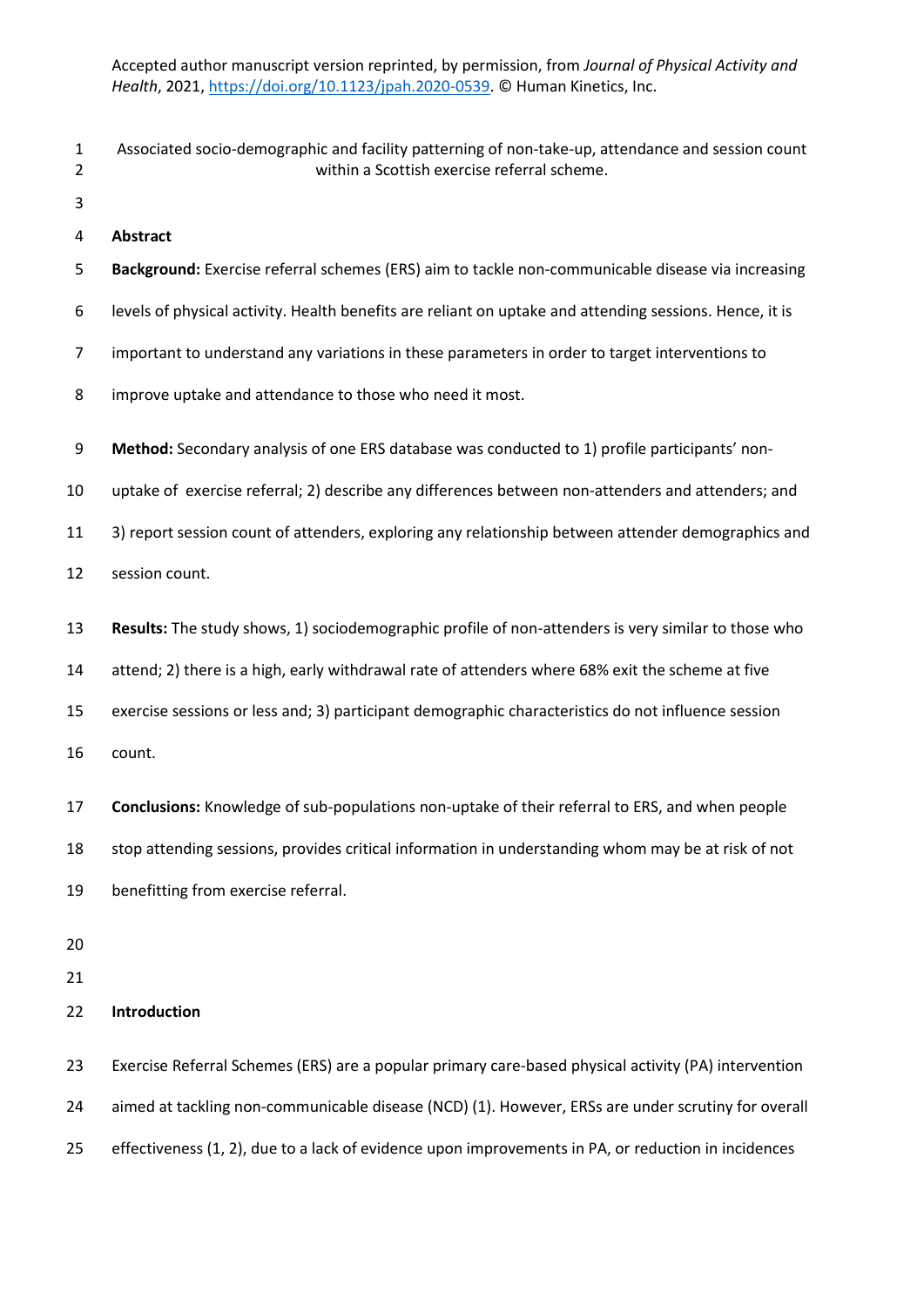of NCD (3). Importantly, such outcomes are directly reliant upon individual uptake of ERS referral, attending the designated number of prescribed sessions, and adhering to the prescribed exercises within the programme (4).

 Previous research has focused upon participants starting ERS (5, 6). Reviews by Gidlow et *al.* (7) and Pavey et *al.* (4) cited uptake in primary studies ranging between 23-60% and 28-100% respectively. However, very little focus has been placed upon explicitly detailing the subgroup who do not uptake their referral. Failing to identify subgroups non-uptake of referral reflects a crucial gap of reporting within ERS (8). Furthermore, it is widely established that dropout from ERS is an issue (9), with attendance completion rates of between from 12% and 50% being reported (9, 10). Previous research has demonstrated that increasing age and being male are positive predictors of completing a programme (11, 12, 13). However, research examining ethnicity, deprivation index, referral reason, or employment status is inconclusive (9, 11, 12, 13, 14, 15).

 Common in the ERS literature, adherence is the term used to describe 'completing the scheme', where it is defined as either completing a set percentage of sessions within the duration of the scheme (e.g. 75%) (3) or attending an exit interview at the end of the scheme (11). However, such a definition fails to provide equity in assessment across schemes of different durations. Furthermore, 42 it does not take into account what is performed in the exercise sessions, i.e. frequency, intensity, type or time of the exercise prescription. Definitions aside, individuals' non-uptake of referral or choosing to not complete the designated number of sessions, are likely to limit any associated health benefits from ERS (8). Therefore, in order to understand if ERS is an effective non-pharmacological therapy for NCD, there is a requirement to know of those referred, who does not choose to uptake their treatment (i.e. prescribed exercise), and of those that are, how many sessions they complete. This study aimed to examine routinely collected data from one ERS in Scotland. Specifically,

secondary analysis of an ERS database was used to 1) profile participants' non-uptake of ERS; 2)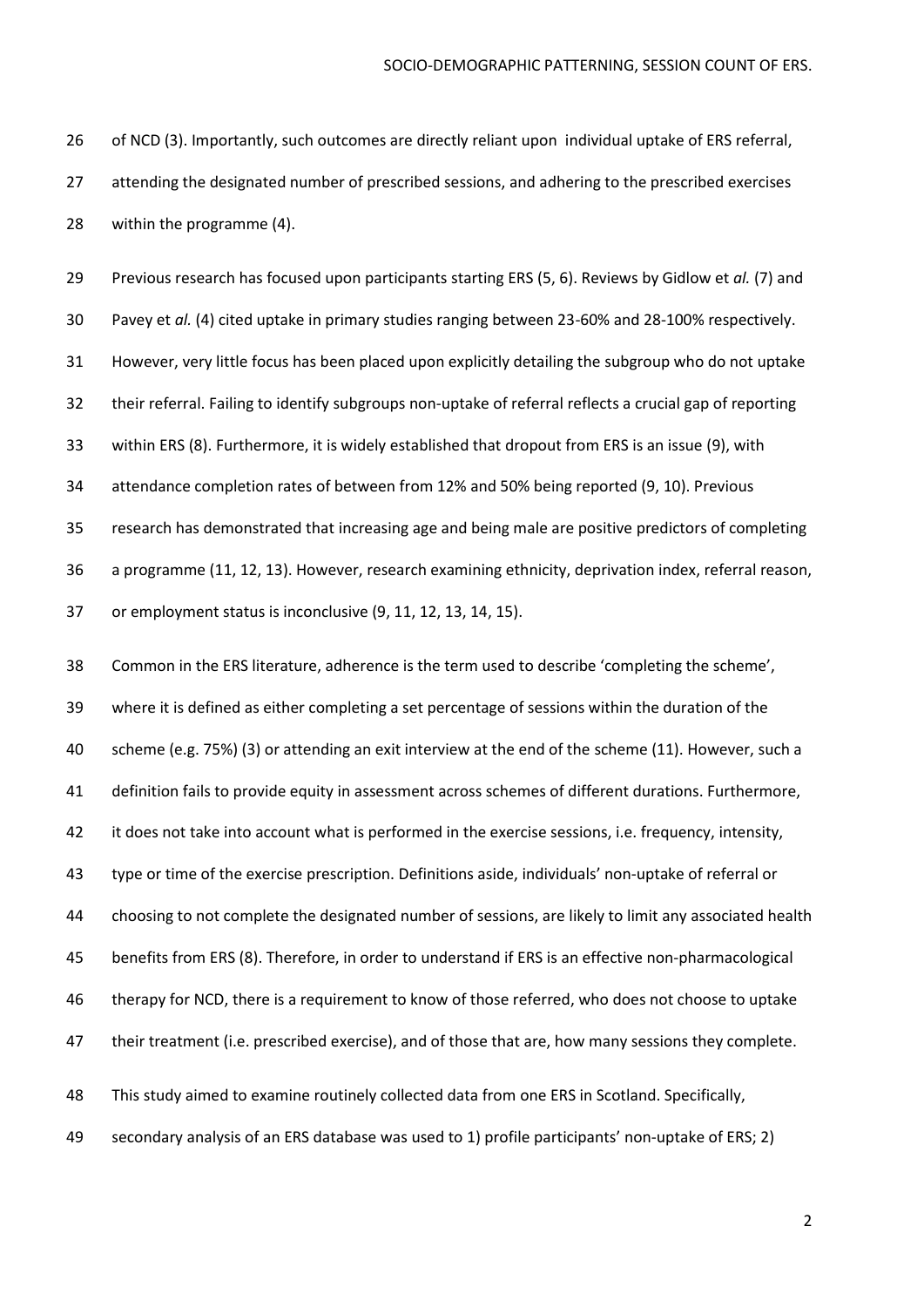- describe any differences between non-attenders and attenders and; 3) report session count of
- attenders, exploring relationships between attender demographics and session count.

## **Methods**

### **Study Design**

 Anonymised historical data was retrieved on participants who were referred to an ERS in one region in Scotland across 10 different leisure facilities between October 2016 and September 2017, and January 2018 to June 2018. A retrospective cross-sectional analysis allowed exploration of participant characteristics and scheme characteristics (i.e. quality of ERS site leisure facilities) and their association with uptake and subsequent session count. The University of Stirling general university ethics panel granted approval (GUEP 212).

## **Participants**

 The ERS accepted referrals for adults aged 18 years or above, who were judged by a heath care professional (HCP) in either primary or secondary care, as not meeting PA guidelines and/or were suffering from a medical condition that could potentially benefit from increased PA. Paper referrals were sent from HCPs to the nearest leisure facility that was part of the ERS. Then, leisure facility staff contacted participants by telephone. This telephone consultation allowed staff to take further details from the participant brief participants about the ERS and answer any questions participants had of the scheme. Participants were then invited to attend their local facility to register onto the scheme.

## **Exercise referral scheme**

Administration of ERS in this study is through a leisure trust, registered as a Scottish charity, on

- behalf of the local council. The scheme investigated in the present study operated out of 10 different
- leisure facilities and was free to attend for participants. Participants enrolled in a 10-week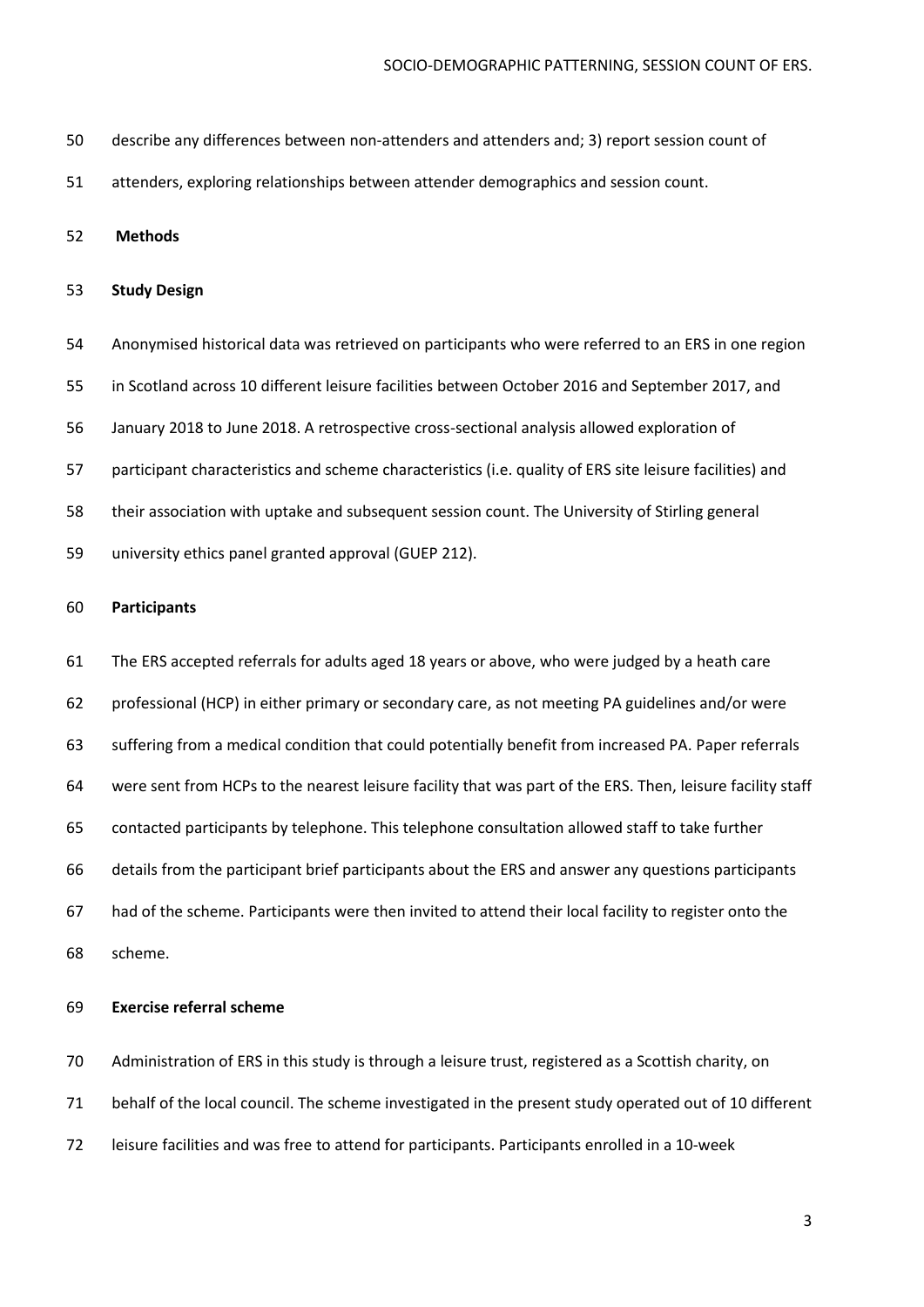programme; however, the ERS did not stipulate that the 10 weeks must run consecutively, or when the programme must start. Referral sessions were run by an exercise referral instructor who held, as a minimum, a qualification commonly referred to as 'GP referral' or 'exercise referral' qualification (11). Participants were enrolled on to one of three different weekly sessions, internally named as cardio-1, cardio-2, and strength and balance. There was no discernible difference between cardio-1 and cardio-2. Which session participants undertook was based upon their referral condition and discussion with the exercise referral instructors. Participants were encouraged to attend two sessions a week. Referral sessions were a mixture of aerobic and resistance style exercises, taken in a group setting. Sessions lasted between 50 and 60 minutes; consisting of 15 minutes warm up and cool down, positioned either side of a 20 or 30-minute exercise period. Intensity of the sessions was recorded on a self-monitoring basis.

#### **Data recording**

 An in-house routine service database captured data on participants. Data extraction from this database was completed by one staff member (Health Development Officer) employed at the ERS. The study used two different sets of data, captured at two different time points. First, data captured between October 2016 and September2017 was related to participants registration for an ERS membership and card (which granted access to the facility) and who presented at the leisure facility and performed a minimum of one exercise referral session. For the purposes of this study, this group of participants were classified as attenders. Second, between January 2018 and June 2018 data was captured about participants who were referred to the ERS but chose not uptake referral; that is, they did not present at the leisure facility. For the purposes of this study, this group are classified as non-attenders. These were mutually exclusive categories (attenders/non-attenders). Historically within the ERS, data on non-attenders were never retained. As part of this study, the ERS retained these data to provide an insight into non-uptake of ERS.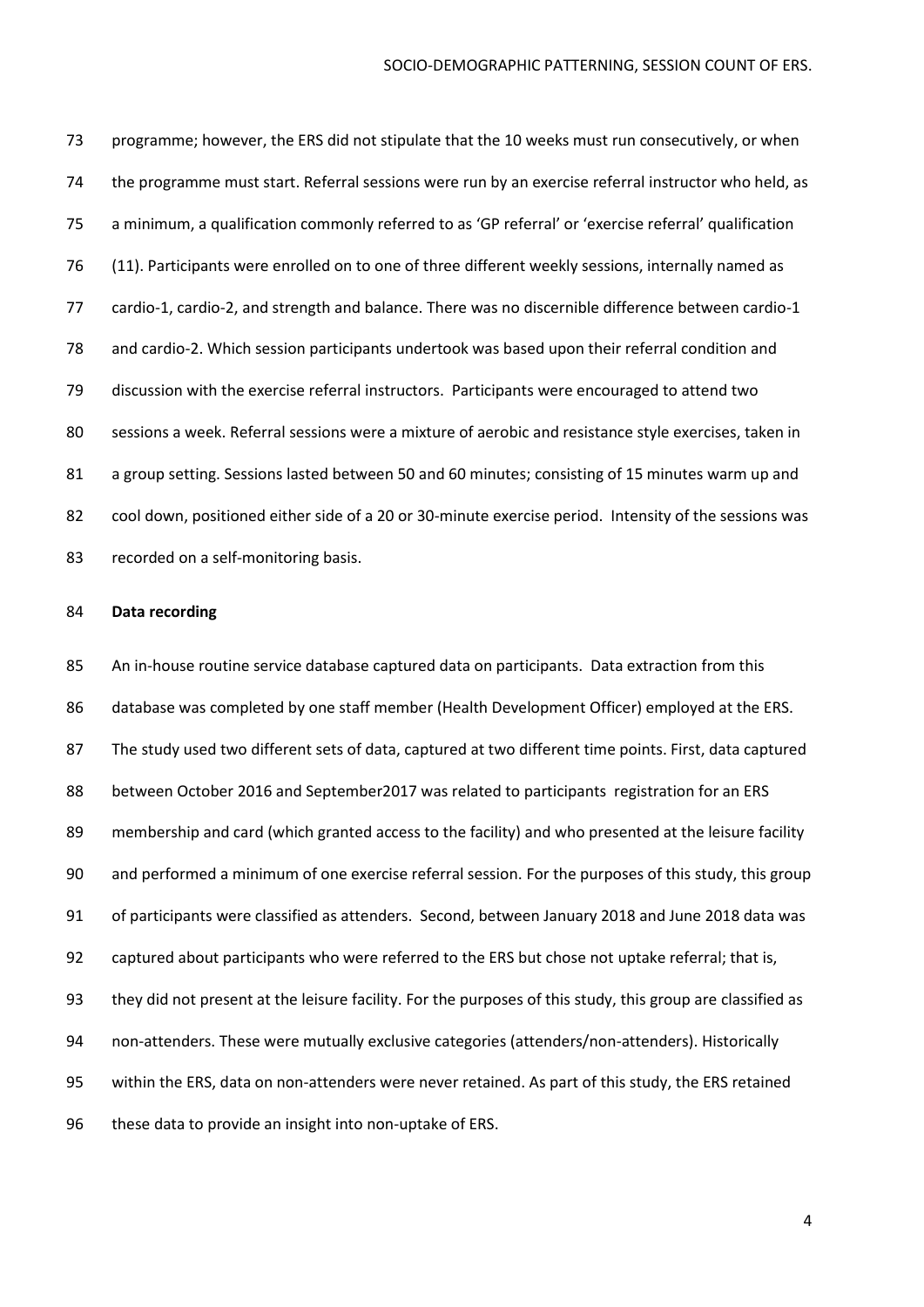Data made available included the following variables: gender, age, indices of deprivation, reason for referral to ERS, date of obtaining ERS membership (this date was used to calculate time lag, defined below), site location, and date of session. Gender (male and female) was extracted from referral forms, which were pre-populated by the referring HCP. Age was recorded in years extracted from referral forms. Participants were grouped into the following age bands: 16-44, 45-54, 55-64, 65-74 and 75+. Ages from 16 through to 44 were grouped due to small numbers and the data being heavily skewed to older age ranges. Participants' home postcodes were converted into indices of deprivation according to the Scottish Index of Multiple Deprivation (SIMD) official tool for identifying areas of deprivation (16). Quintiles were measured between one (living in most deprived areas), to five (living in least deprived areas). Referral reasons were grouped into six health conditions, following James *et al*. (13): cancers, respiratory, neurological, frailty and mobility, musculoskeletal (MSK) and cardiovascular. Time lag was defined as the sum of days between signing a membership agreement and first swiping their membership card to enter the facility in order to undertake their first exercise session. Additionally, time lag was used as a variable of analysis of high and low attendance (defined below). Site location represented where a participant was referred too, and if appropriate, where they undertook their attended ERS. James and colleagues grouped leisure sites via their funding source, i.e., local authority-funded provider (14). Similarly, Hanson (11) grouped schemes across two providers, however no indication is given on the distinction between them. All leisure sites within this research study came from one funding source. Therefore, leisure facilities were graded according to the VisitScotland Quality Assurance Grading Scheme for Visitor Attractions 117 , with grades of 5\* Exceptional, 4\* Excellent, 3\* Very Good, 2\* Good, 1\* Acceptable (17). Since there was no legal requirement for facilities to sign up for this Quality Assurance Grading Scheme, five sites do not have a grading. Site locations were grouped into the following categories: VisitScotland Quality Assurance star grade 5, 4, 3, 2, or 1 or no record of assessment. Date of sessions was used to create exercise session count, recorded via membership swipe card entry into the facility. Session count was used to represent attendance, which is defined as the number of sessions completed.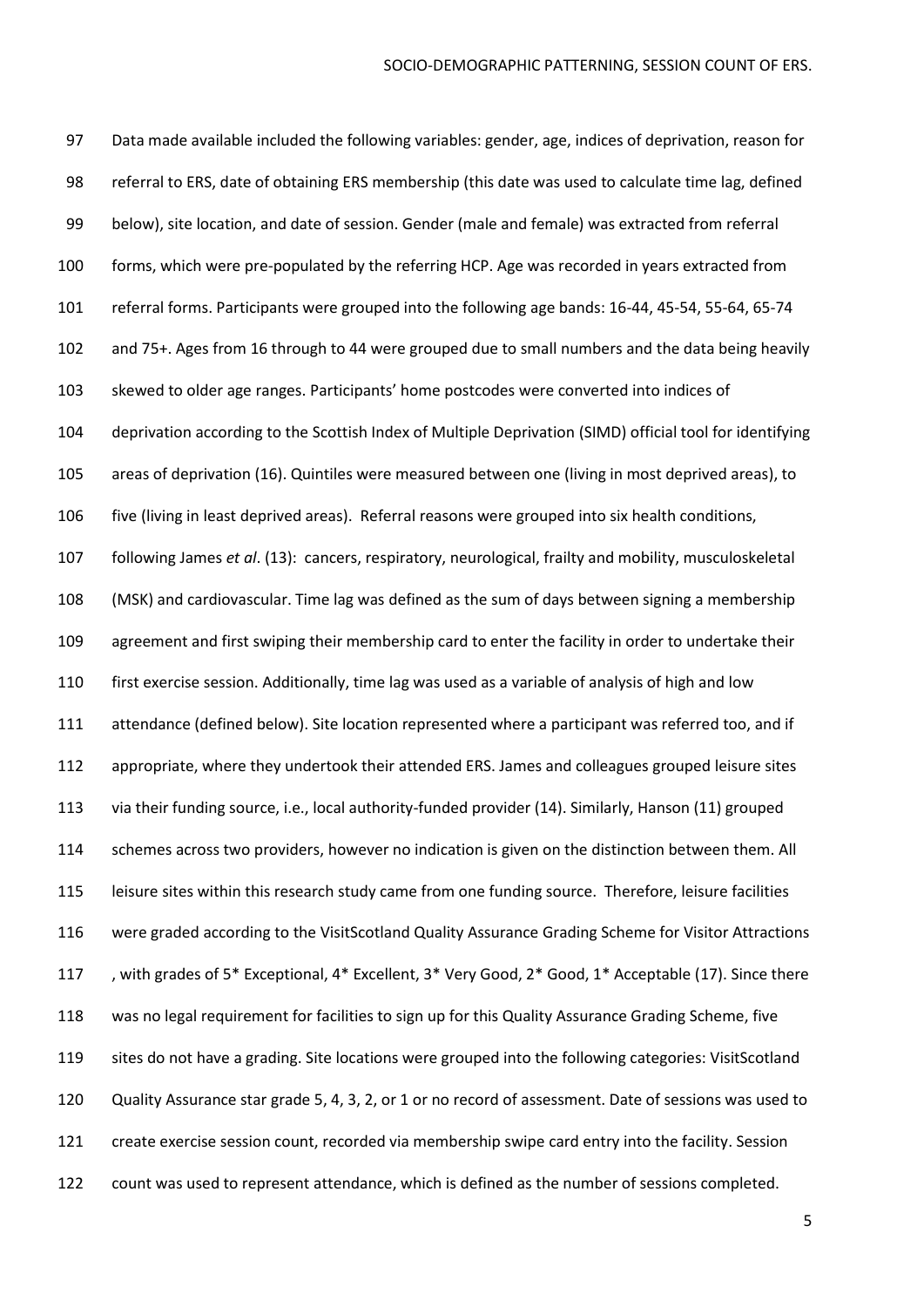This study included two dependant outcome variables, which were (i) non-attendance vs attendance and (ii) session count of attenders. Following Taylor and colleagues (18), a median split of session count acted as a threshold for high or low session count. In addition, in an attempt to compare data with previous research which has reported mean and median figures, the data was assessed for distribution, where the median value was deemed an appropriate measure of centrality in representing skewed data, which is a feature of this dataset. Therefore, those attending median count of sessions or below were classified as low attenders; those completing above the median threshold were classified as high attenders.

### **Statistical Analysis**

- Analyses were performed using Statistical Package for the Social Sciences version 23 (SPSS Inc.,
- Chicago, IL, USA). Exploratory analyses were undertaken to establish descriptive measures of all
- independent variables; age, gender, SIMD, referral reason, site location and time lag. Data are
- presented as mean (range: minimum-maximum) or in pre-defined age bandings. Mean and median
- (range: minimum-maximum) data is presented for the following results; session count and time lag
- to provide appropriate clarity on measures of centrality for skewed data. Chi-squared (χ2) analysis
- was used to investigate differences between high and low attendance, and attenders and non-
- attenders; statistical significance was set at p ≤ 0.05. Where data was unreported (referral reason,
- SIMD, and gender), individuals are excluded from analyses.
- **Results**

### **Attenders**

- During a one-year period (October 2016 September 2017), 405 participants were classified as
- attenders. Attenders were predominately female (58% vs 42%, N= 384), referred with a
- cardiovascular condition (32%) or frailty and mobility issues (24%), and over 65 years of age (70%).
- Aside from those classified as residing in a SIMD 2 catchment area (27%), attenders were spread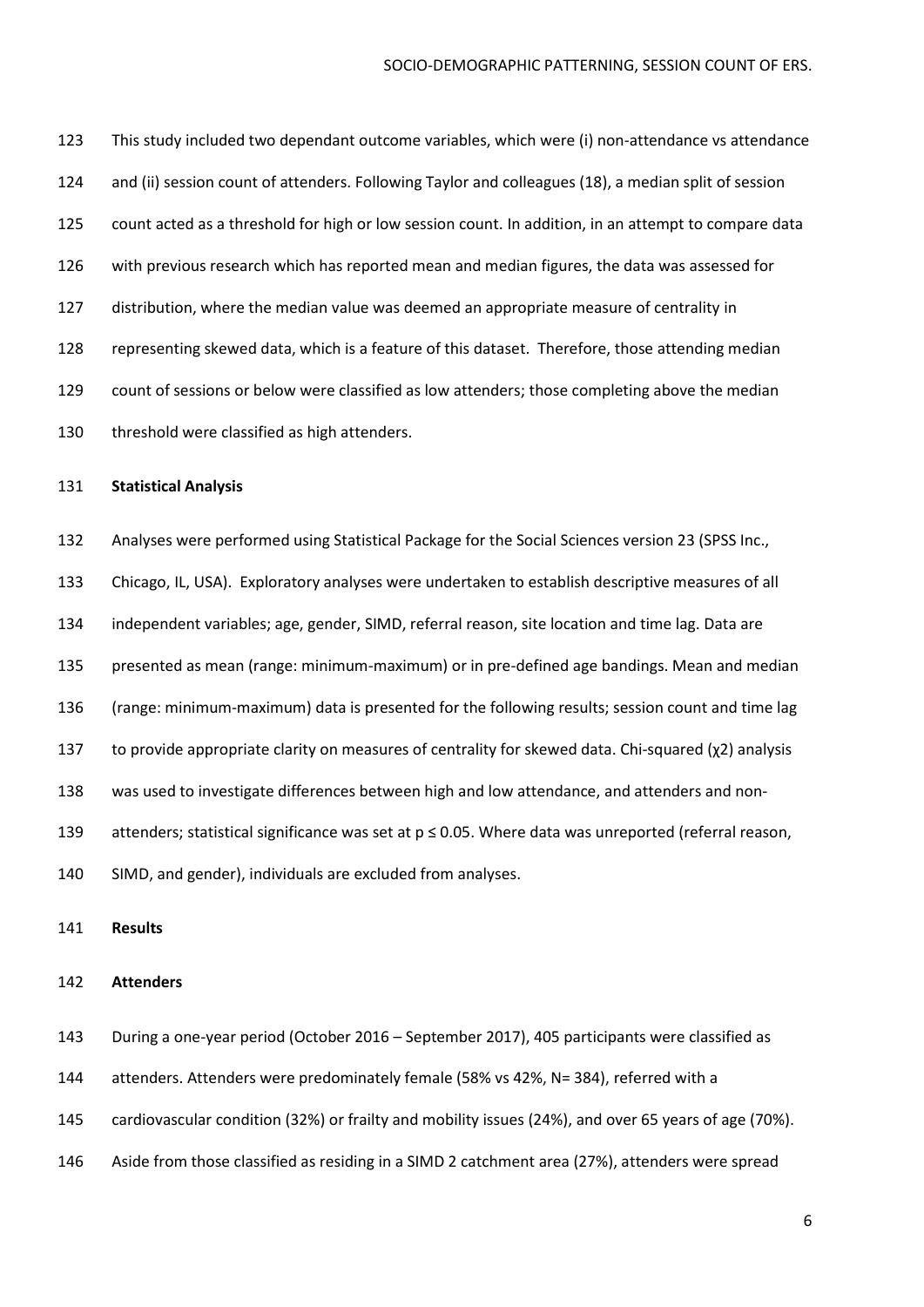- evenly across SIMD catchment area. Referrals were spread evenly across referral sites (see Table 1).
- Mean age of attenders was 70 (20-93) years, with males and females being on average 69 (20-91)
- and 70 (32-93) years, respectively.

#### **Non-attenders**

- During a six-month period (January 2018 June 2018) 93 participants chose not to uptake the
- exercise referral programme. Concurrent data on number of attenders were not available during this
- period. Non-attenders were predominately female (55% vs 45%), referred for cardiovascular (36%)
- or MSK conditions (34%) and above 65 years of age (70%). Those classified as residing in SIMD 2
- (26%) and SIMD 3 (24%) catchment areas represented half of non-attenders. Referrals were spread
- evenly across the 10 referral sites. Mean age of non-attenders was 68 (31-89) years, with males and
- females being on average 68 (31-89) and 69 (42-85) years, respectively.

### **Attenders vs non-attenders**

- While acknowledging an inability to draw definitive conclusions from non-concurrent data, χ2
- analysis revealed no statistically significant differences by age, sex, index of multiple deprivation,
- and referral reason, between participants classified as non-attenders or attenders.

#### **Session count of attenders**

- Mean (range) time lag between referral and obtaining ERS membership and presenting for their first
- session was 46 (0-427) days; median time lag was 14 days (Figure 1). Eighteen percent (N = 73) of
- participants obtained ERS membership and performed their first exercise referral session on the
- 166 same day. Thirty-seven percent  $(N = 149)$  of the participants presented at the leisure facility for their
- first session within seven days. Mean and median session count was five and four (1-25),
- respectively (Figure 2). Sixty-one percent (N = 248) of ERS participants completed five-exercise
- sessions or less, however, one person attended 25 exercise referral sessions.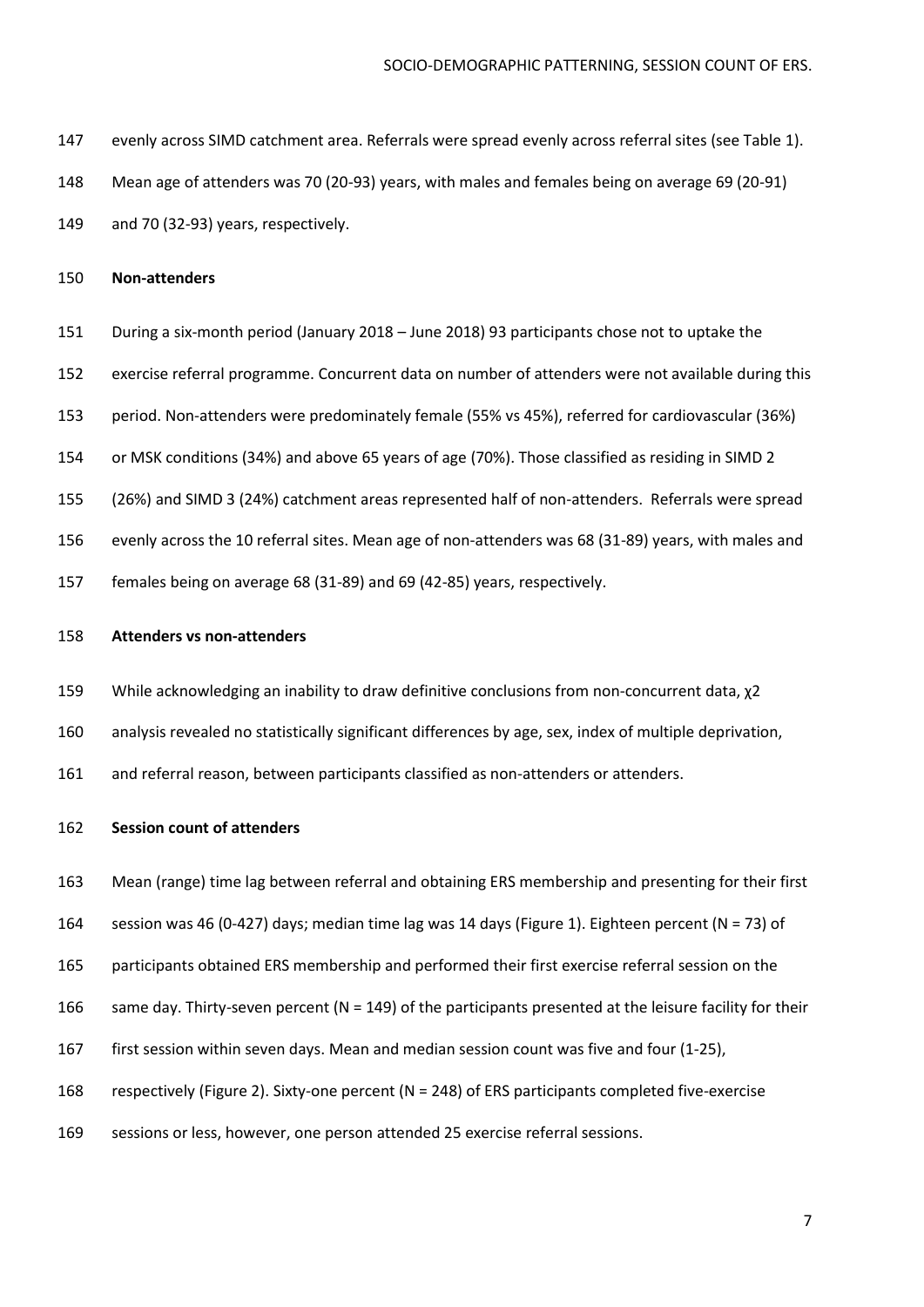The median value of four exercise sessions completed was the threshold used to classify high or low attendance. Similar percentages were observed across variables (referral reason, age, sex, index of multiple deprivation and VisitScotland quality assurance-grading scheme) below or above median session count (Figure 3). χ2 analysis revealed no statistical significance between those classified as high and low attenders.

#### **Discussion**

 The aim of this study was to; 1) profile participants who chose not to uptake (non-attenders) ERS; 2) describe any differences between non-attenders and attenders and; 3) report session count of attenders, exploring any relationship between attender demographic characteristics and session count. Non-attenders were predominately female, aged 65 years of age and above, classified as living in areas of greater deprivation and experiencing cardiovascular disease or MSK condition. While concurrent comparison between non-attenders and attenders was not possible; demographic characteristics of participants classified as attenders appear similar to non-attenders. Session count of attenders was low, with a median and mean session count of four and five sessions, respectively. There was no statistical evidence to suggest that participant demographics or ERS site quality influenced session count.

#### **Participant profiling of non-attenders vs attenders**

 Previous research reporting participant demographic characteristics are generated directly from those who start ERS (5, 6), with little focus on the subgroup that do not uptake referral. Data from this study reports female, older adults, and those experiencing a cardiovascular of MSK condition, as being the prominent demographic characteristics for non-attenders, which may reflect greater rates of referral for these population sub-groups. This study therefore suggests that non-attenders from this particular ERS are fairly representative of people referred to ERS i.e. predominantly female, aged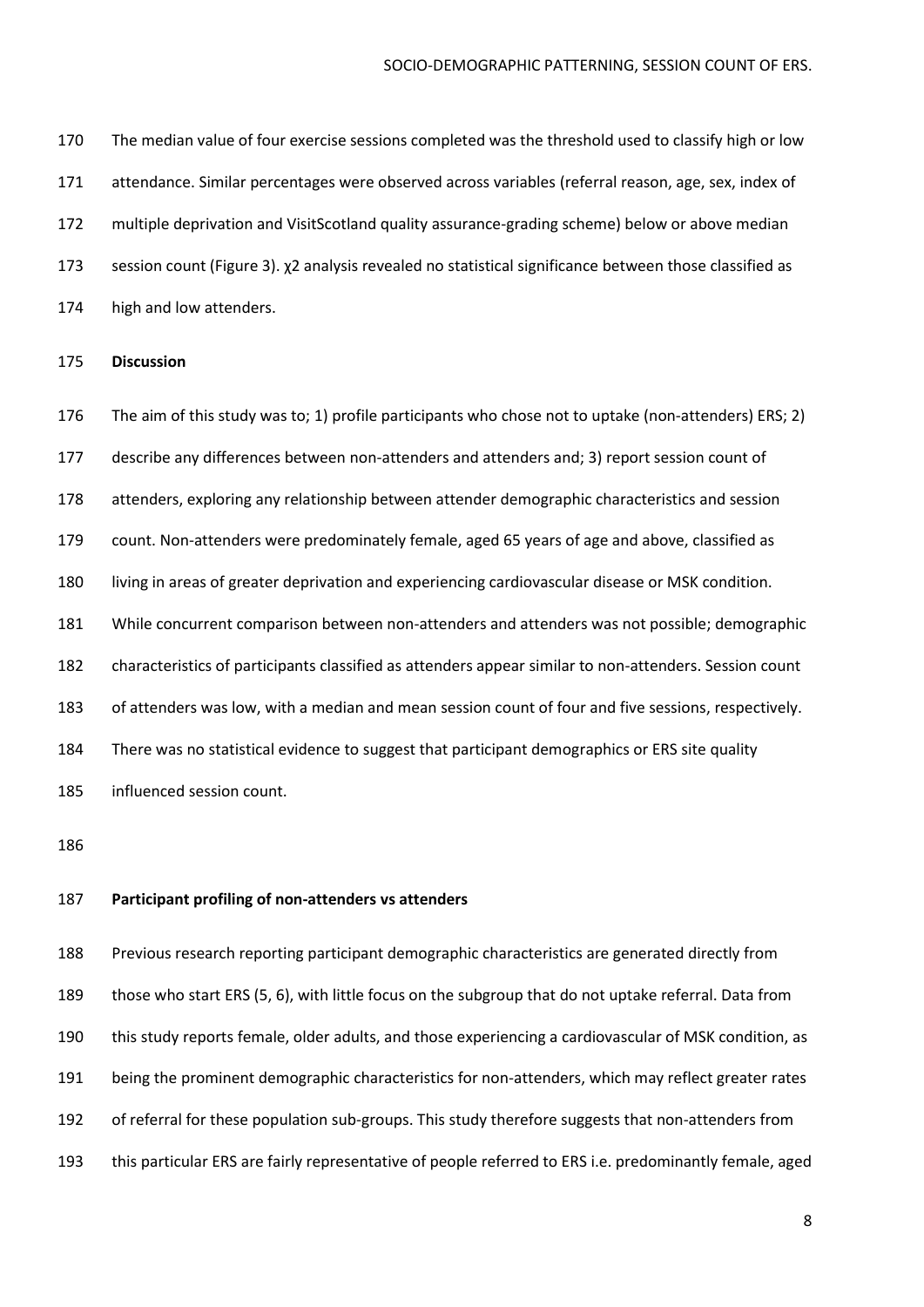65 and suffering from cardiovascular conditions. Nonetheless, which demographic characteristics are associated with uptake of ERS remains unclear.

 Scottish primary care has seen a 20% increase in patients aged 65 years and over (19). Furthermore, consultation rates increase with age, are more common in females and in lower quintiles of deprivation (20). Mortality from cardiovascular disease in the UK is declining, however, prevalence 199 of cardiovascular disease appears to have increased in Scotland (21), with data suggesting the largest increases were in those aged over 65 years (21). This may shed light on why a greater proportion of non-attenders are older, female, and experiencing a cardiovascular condition. In this study data capture of attenders and non-attenders did not overlap, and while it is not possible to draw strong conclusions from non-concurrent groups, it is important that research does begin to draw comparisons and highlight where possible differences and similarities between these mutually exclusive groups. The present study has revealed no evidence of statistical differences between non- attenders and attenders. As discussed, the similarity of groups may reflect primary care use and subsequent HCP referral.

## **Session count of attenders**

209 This study reports a low session count by attenders and is in keeping with previous studies reporting high dropout (reported as adherence in their studies) (9, 11). However, only limited studies have 211 reported data directly upon session count (11, 18). This is an important omission because health benefits are associated with completion of ERS (22). From a scheme which ran for 24-weeks, Hanson and colleagues (11) report mean session attendance as four sessions for participants who stopped attending before the 12-week midpoint (a comparable time duration to the ERS in the present study). However, a higher mean session count of nine was reported in a 10-week RCT (18). The heterogeneous nature of defining terms, measuring and reporting of ERS becomes problematic when comparing across schemes (8). For example, previous reviews have defined attendance (reported as adherence in the reviews) as percent participation of total number of available sessions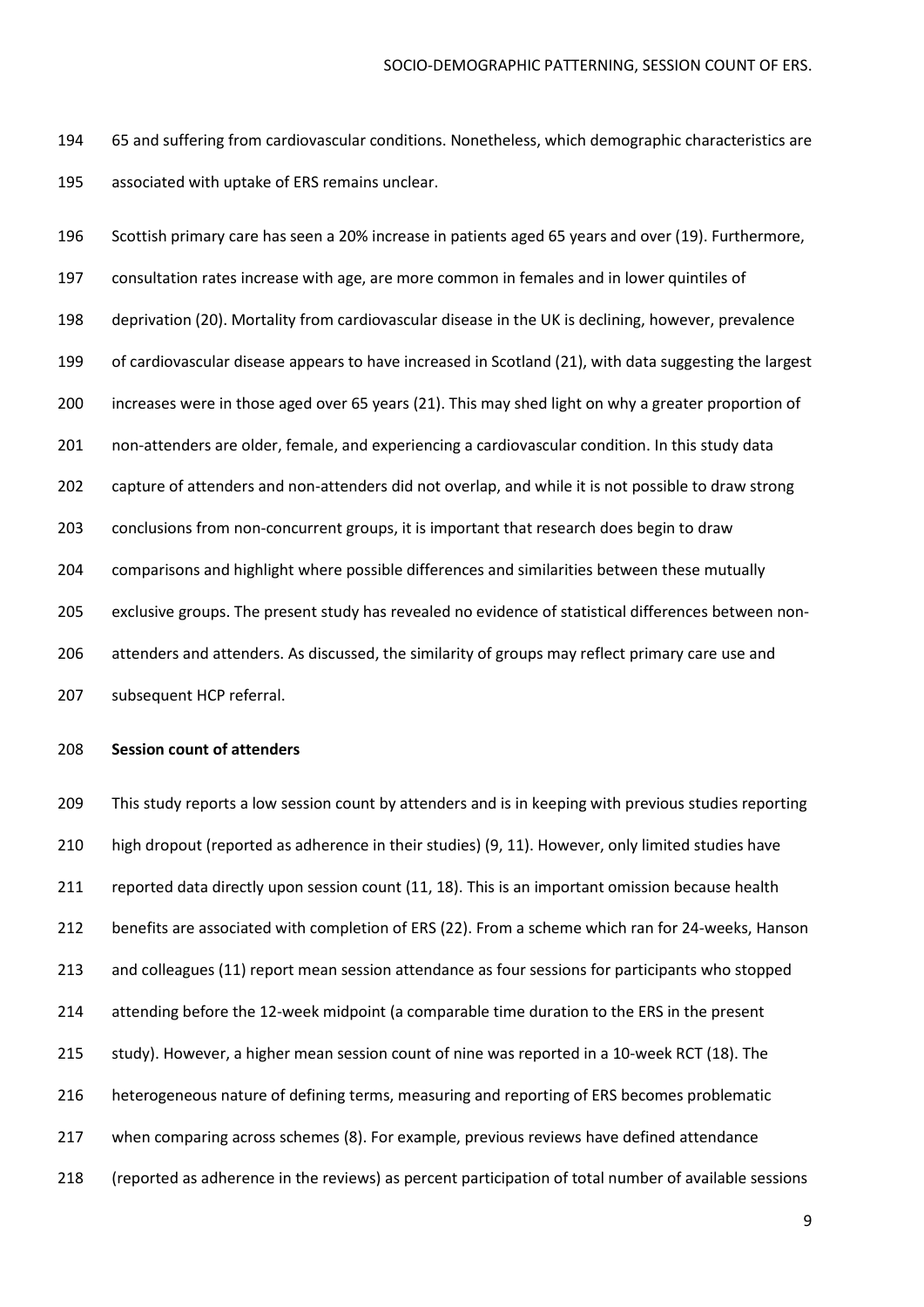(4, 23). This approach fails to consider that ERS often have different durations; meaning one referral programme's 80% attendance threshold may not represent the same number of sessions as another ERS. However, the reporting of session count is not standard practice within ERS (8). There needs to be a drive for standardised definitions and measures across ERS. This study advocates the use of the term attendance to representative of sessions count. Adherence, therefore, should be defined and measured as a combination of session count (attendance) and performing the required exercise prescription (frequency, intensity, type and time).

226 It is important to acknowledge the impact that dropping out of ERS may have on participants. Failure 227 to complete the duration may reduce any potential opportunity a participant has for achieving positive benefits. Additionally, there is a lack of evidence upon what happens to those who choose to exit ERS early. For example, do they go on and become independent exercisers; unfortunately, the 230 present study was unable to assess PA engagement external to the ERS. The current evidence does 231 suggest that schemes with a longer length (20+ weeks) have a positive impact on health and improving PA levels (24). This raises the question on how many sessions should be performed in 233 order to promote long term behaviour change, be that at ERS or to become independently active. Promotion of PA habits requires individuals to frequently practice the activity in stable contexts. One previous review suggest that PA habits can develop over a period of weeks, however, there is considerable inter-individual variability in how quickly habits can be formed (25). This suggests that if participants were able to complete the allotted ERS programme, they place themselves in a better position than those who do not complete, to promote positive behaviour change. More importantly, and pertinent to this study, further research is needed, especially on factors and approaches that may facilitate or impede attendance at ERS.

 Acknowledging heterogeneity of ERS (e.g. scheme duration, definitions of terms), it is important to 242 start drawing comparisons, where possible, between schemes to determine what might be influencing session count. However, the present study found no statistical evidence to suggest that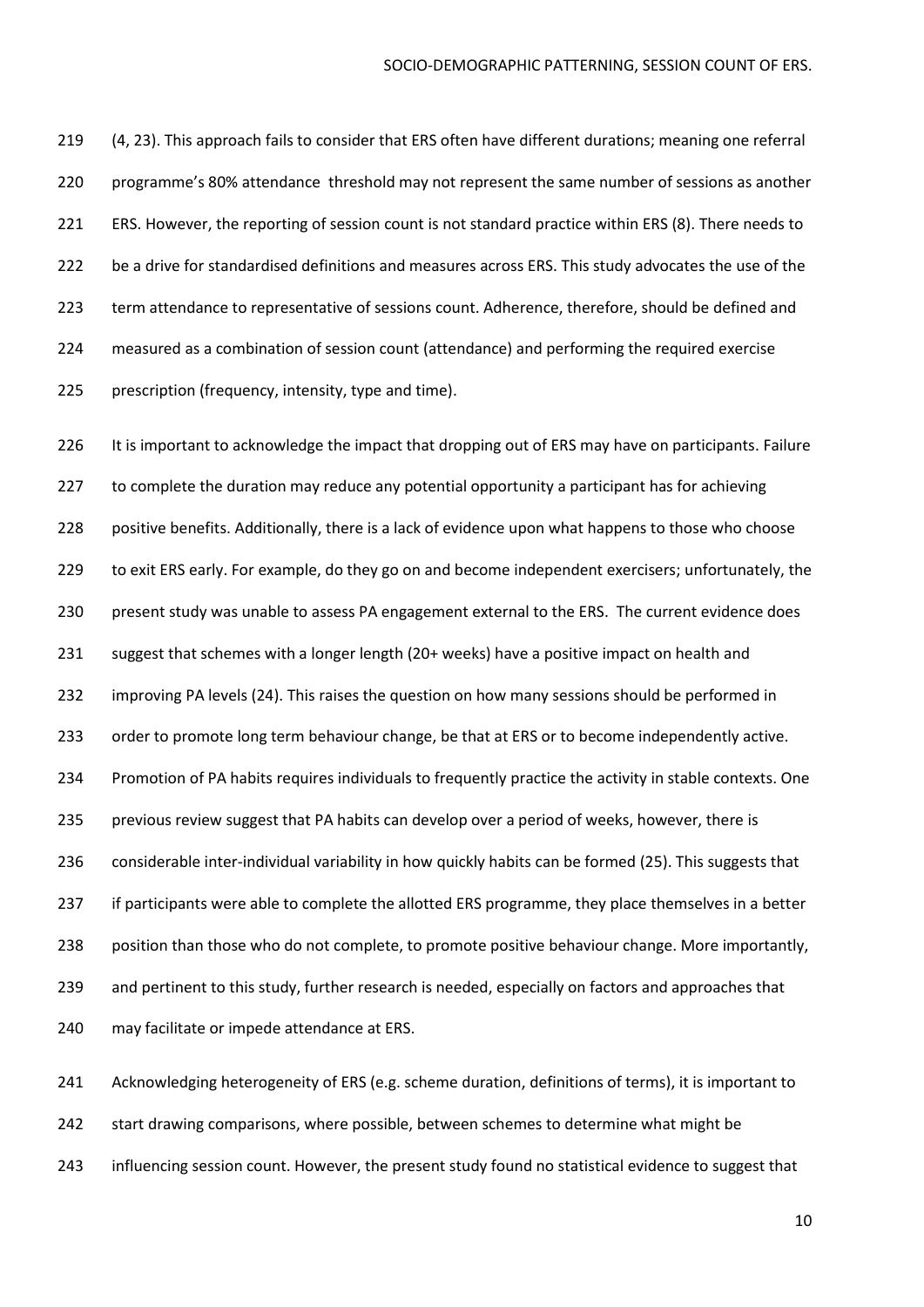244 demographic characteristics influenced session count. Further, the present study found that site location did not influence session count. However, VisitScotland quality assurance-grading scheme 246 does not account for provision of ERS, rather grading sites overall.. Only two other studies have considered site location as a potential factor which found conflicting results. Hanson reported site location significantly predicted uptake, 12-week attendance, and scheme completion, however, the reasons for this are unclear (11). James reported that site variable did not improve the model fit, therefore was not included in the final model analysis (14). Direct comparisons of these studies is 251 difficult, due to an inability to distinguish any objective differences between referral sites (11) and all leisure sites within this research study came from one funding source.

#### **Strengths and Limitations**

 This study benefits from strong ecological validity, which is important in determining and reporting real life factors that may play a role within the success of ERS. Furthermore, the breadth of data 257 collected is consistent with previous research and commonly collected within ERS. Thus, providing a comparable baseline across schemes. There are some key limitations to this study. First. it is important to acknowledge that periods of data collection for attenders and non-attenders do not directly overlap; hence, a true reflection of differences between non-attenders vs attenders cannot 261 be inferred. Subsequently, the authors acknowledge the potential for confounding effects of seasonal variation, referrer habits or staff developments that are beyond our control. There may be potential for misrepresentation of session count from using membership cards into the leisure site as a proxy of session count, since exercise instructors could allow participants into the facility without the need to swipe their membership card. However, with no registers taken within sessions, this was the only means available to track number of sessions completed. Finally, although the study examined participant's uptake and attendance with the scheme, it is unable to identify barriers and facilitators of uptake or attendance. Furthermore, due to the study data being database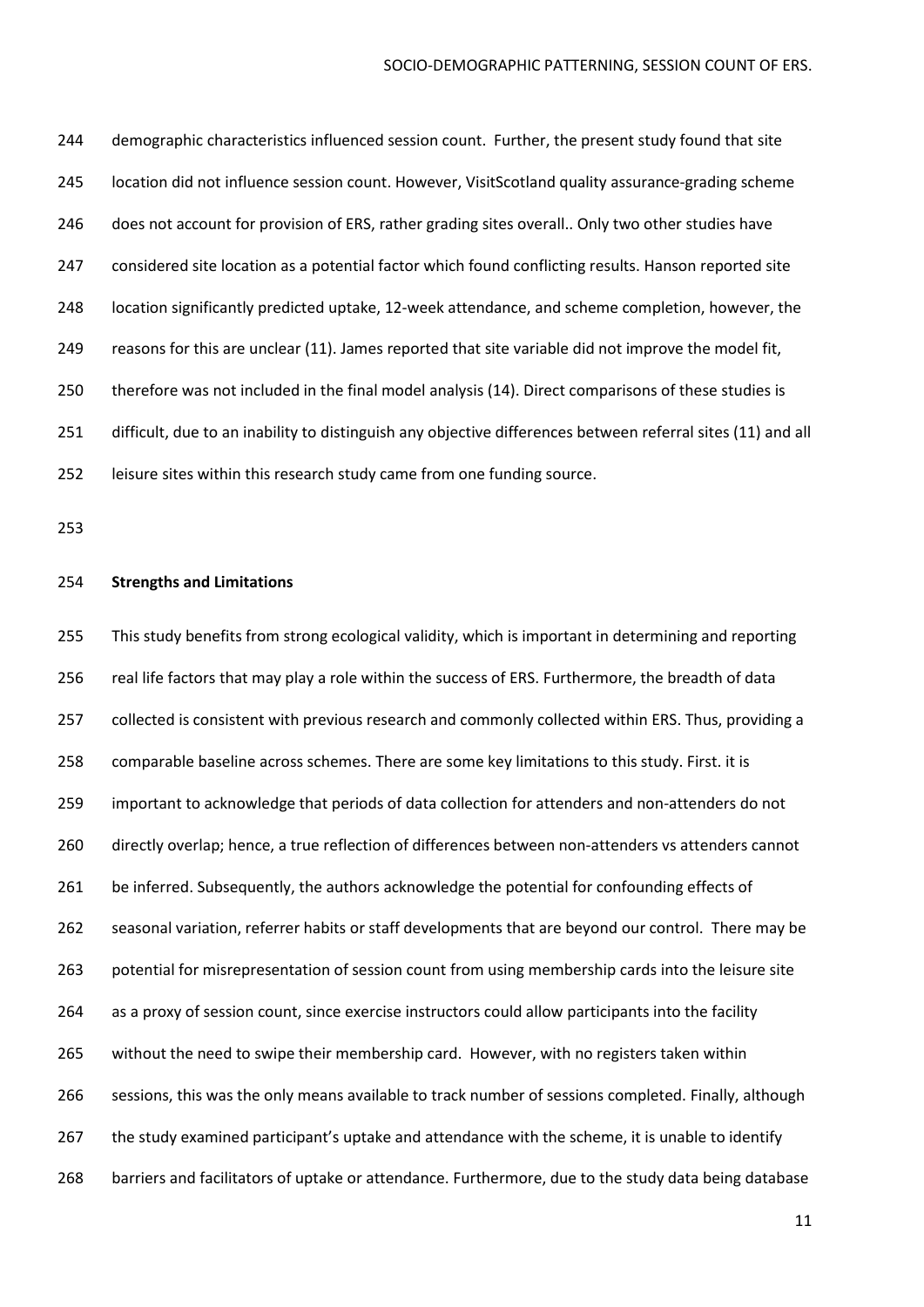driven, it was not possible to assess if the ERS influenced PA engagement outside of the ERS sessions.

#### **Conclusion**

- Demographic characteristics or site characteristics do not appear to be associated with non-
- attendance or with the number of sessions attended. Furthermore, attendance within this ERS was
- low, with over half the participants exiting the scheme on or before their fifth session. Therefore,
- there is a need to identify additional factors influencing participants choice to uptake their ERS
- referral and to complete the duration of the scheme. Non-uptake and reduced attendance may limit
- any associated health benefits that may be achieved from ERS.

### **References**

- 279 1. National Institute for Health and Care Excellence. Physical Activity: exercise referral schemes. *Public Health Guideline*. Manchester: NICE. 2014.
- 281 281 2. Buxton K, McGeorge S. Audit of Exercise Referral Schemes in Scotland: A snapshot of current practice. *NHS Health Scotland*. 2018; 1-38.
- 283 3. Pavey T, Anokye N, Taylor A, Trueman P, Moxham T, Fox K, Hillsdon M, Green C, Campbell J,
- Foster C, Mutrie N, Searle J, Taylor R. The clinical effectiveness and cost-effectiveness of
- exercise referral schemes: a systematic review and economic evaluation. *Health Technology*
- *Assessment*. 2011;15(24):1-270.
- 4. Pavey T, Taylor A, Hillsdon M, Fox K, Campbell J, Foster C, Moxham T, Mutrie N, Searle J,
- Taylor R. Levels and predictors of exercise referral scheme uptake and adherence: A
- systematic review. *Journal of epidemiology and community health*. 2012;66(8):737-744.
- 5. Harrison RA, McNair F, Dugdill L. Access to exercise referral schemes. A population based analysis. *Journal of Public Health*. 2005; 27(4): 326–330.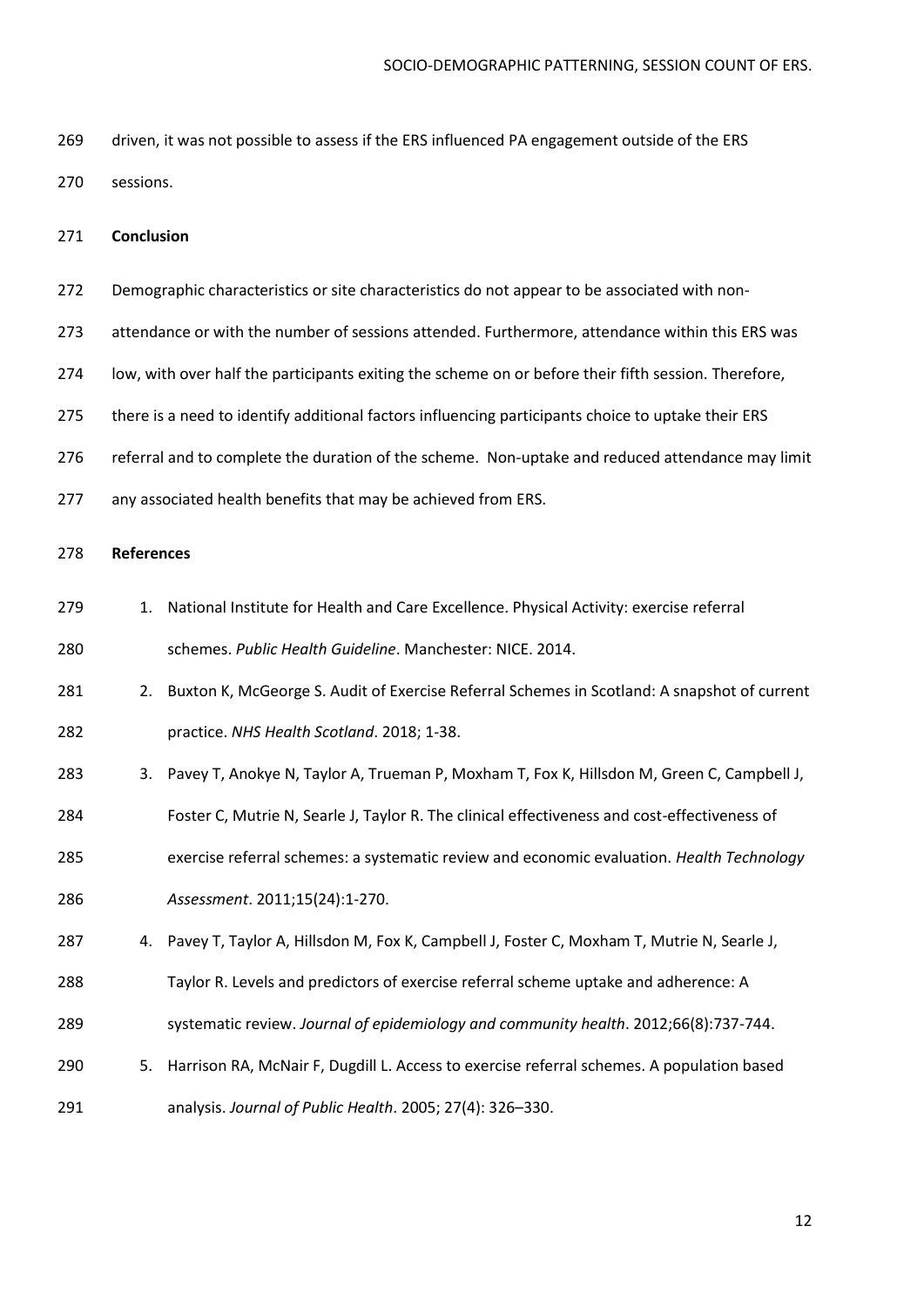- 6. Crone D, Johnston LH, Gidlow C, Henley C, James DVB. Uptake and Participation in Physical Activity Referral Schemes in the UK: An Investigation of Patients Referred with Mental Health Problems. *Issues in Mental Health Nursing*. 2008; 29(10): 1088-1097.
- 7. Gidlow C, Johnston LH, Crone D, James D. Attendance of exercise referral schemes in the UK: A systematic review. *Health Education Journal*. 2005; 64(2): 168–186.
- 8. Shore CB, Hubbard G, Gorely T, Polson R, Hunter A, Galloway SD. Insufficient Reporting of Factors Associated with Exercise Referral Scheme Uptake, Attendance, and Adherence: A
- Systematic Review of Reviews. *Journal of Physical Activity and Health*. 2019; 16(8): 667–676.
- 9. Kelly MC, Rae GC, Walker D, Partington S, Dodd-Reynolds CJ, Caplan N. Retrospective cohort
- 301 study of the South Tyneside Exercise Referral Scheme 2009–14: Predictors of dropout and barriers to adherence. Journal of Public Health, 2017; 39(4): 257–264.
- 10. Williams NH, Hendry M, France B, Lewis R, Wilkinson C. Effectiveness of exercise-referral schemes to promote physical activity in adults: Systematic review. *British Journal of General Practice*. 2007; 57(545): 979–986.
- 11. Hanson CL, Allin, LJ, Ellis JG, & Dodd-Reynolds CJ. An evaluation of the efficacy of the
- exercise on referral scheme in Northumberland, UK: Association with physical activity and predictors of engagement. A naturalistic observation study. *BMJ Open*. 2013; 3(8).
- 12. Gidlow C, Johnston LH, Crone D, Morris C, Smith A, Foster C, James DV. Socio-demographic patterning of referral, uptake and attendance in Physical Activity Referral Schemes. Journal of Public Health. 2007; 29(2):107-113.
- 13. James D, Mills H, Crone D, Johnston LH, Morris C, Gidlow CJ. Factors associated with physical activity referral completion and health outcomes. *Journal of Sports Sciences*, 2009; 27(10): 1007–1017.
- 14. James DVB, Johnston LH, Crone D, Sidford AH, Gidlow C, Morris C, Foster C. Factors associated with physical activity referral uptake and participation. *Journal of Sports Sciences*. 2008; 26(2): 217–224.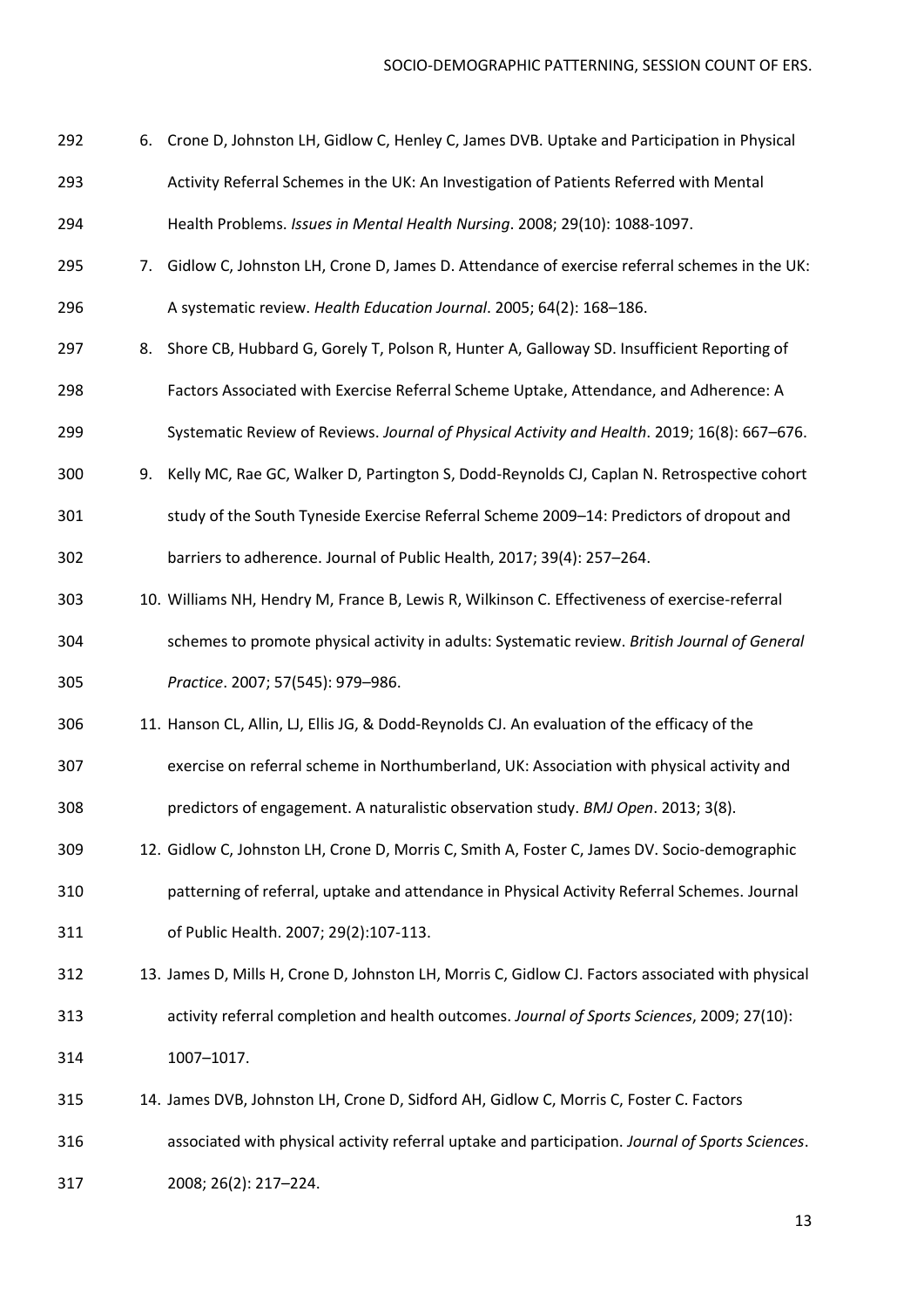- 15. Lee ASW, Griffin SJ, Simmons RK. An evaluation of the effectiveness of 'Active for Life': An
- exercise referral scheme in West Suffolk. *Public Health*. 2009; 123(10): 670– 672.
- 16. Scottish Government (ScotGov). Health and Social Care Delivery Plan. *The Scottish*
- *Government*. UK. 2016.
- 17. VISTSCOTLAND. (2014). Criteria for the Quality Assurance Scheme. Last accessed 2018.
- [\(https://www.visitscotland.org/supporting-your-business/quality-](https://www.visitscotland.org/supporting-your-business/quality-customerexperience/quality-assurance-ratings)
- [customerexperience/quality-assurance-ratings\)](https://www.visitscotland.org/supporting-your-business/quality-customerexperience/quality-assurance-ratings).
- 18. Taylor AH, Doust J, Webborn N. Randomised controlled trial to examine the effects of a GP
- exercise referral programme in Hailsham, East Sussex, on modifiable coronary heart disease
- risk factors. *Journal of Epidemiology Community Health*. 1998; 52: 595–601.
- 19. Information Service Division (ISD). Primary Care Workforce Survey Scotland 2017: A Survey
- of Scottish General Practices and General Practice Out of Hours Services. Scotland. *NHS National Services Scotland*. 2018.
- 20. Information Service Division (ISD). Practice Team Information (PTI) Annual Update

(2012/13). Scotland. *NHS National Services Scotland*. 2013.

- 21. Bhatnagar P, Wickramasinghe K, Wilkins E, Townsend N. Trends in the epidemiology of cardiovascular disease in the UK. *Heart*. 2016; 102(24): 1945–1952.
- 22. Mills H, Crone D, James DVB, Johnston LH. Exploring the Perceptions of Success in an
- Exercise Referral Scheme: A Mixed Method Investigation. *Evaluation Review*. 2012; 36(6): 407–429.
- 23. Arsenijevic J, Groot W. Physical Activity on Prescription Schemes (PARS): Do Programme
- Characteristics Influence Effectiveness? Results of a Systematic Review and Meta-Analyses. *BMJ Open*. 2017; 7(2): 1-13.
- 24. Rowley N, Mann S, Steele J, Horton E, Jimenez, A. The effects of exercise referral schemes in the United Kingdom in those with cardiovascular, mental health, and musculoskeletal
- disorders: A preliminary systematic review. *BMC Public Health*. (2018). 18(1), 949.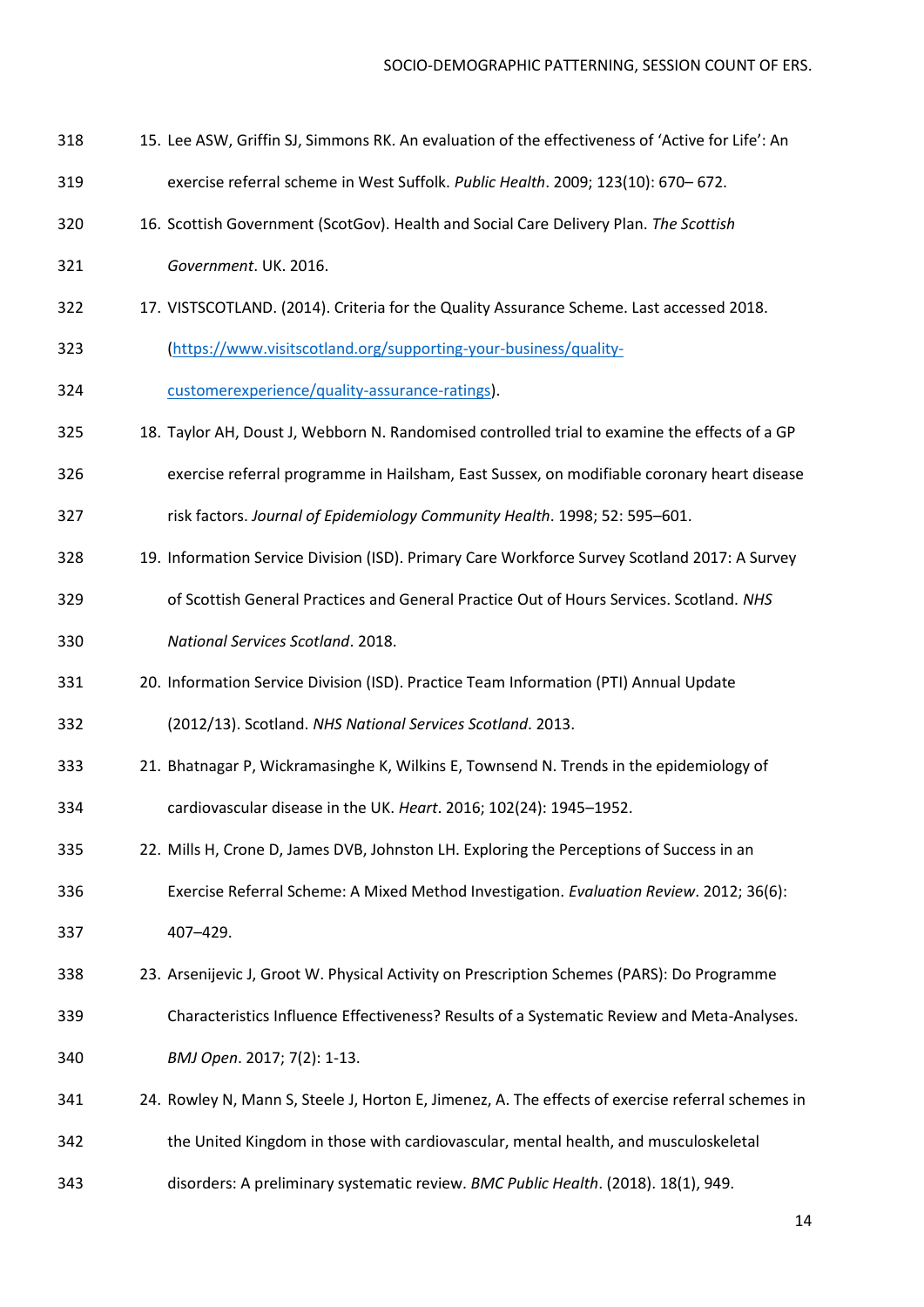- 25. Hagger MS. Habit and physical activity: Theoretical advances, practical implications, and
- agenda for future research. *Psychology of Sport and Exercise*. (2019); 42: 118-129

## **Acknowledgments**

- We would like to thank the exercise referral trust for providing data and Mr S Crone, the health
- improvement officer aiding extraction from the inhouse database.

# **Funding source**

- This work was undertaken as part of a PhD thesis with the lead author receiving funding from the
- University of Stirling as part of the Impact Studentship Scheme.
- 
- 
- 
- 
- 
- 
- 
- 
- 
- 
- 
- 
- 
- 
- 
- 
- 
- 
- 
-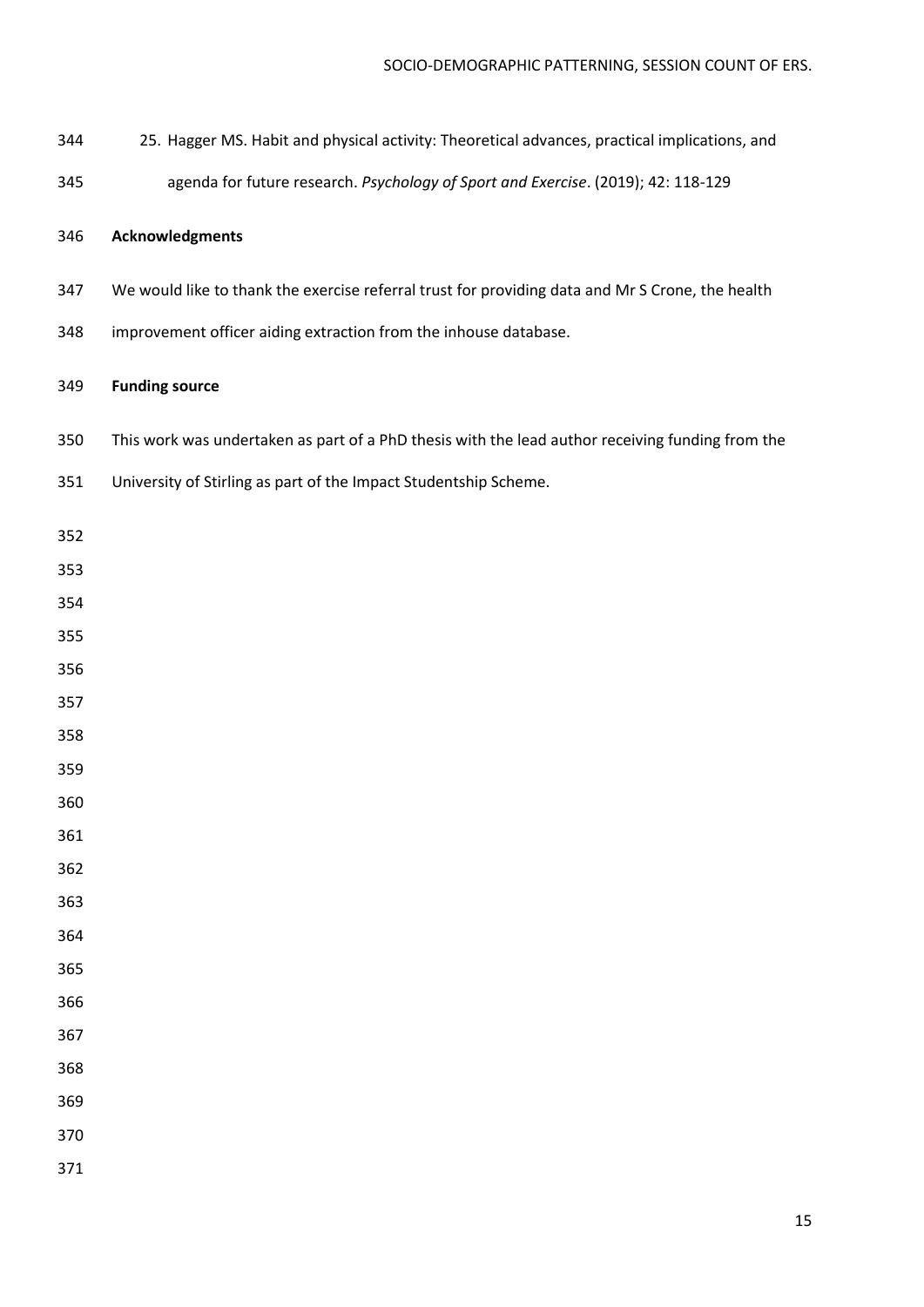- 373
- 374
- 375 **Tables.**
- 376 **Table 1.** Descriptive count and percent of total participant count of participant demographics, and
- 377 VisitScotland quality assurance grading scheme of referral site, for non-attenders and attenders.

|                                                    | Non-attenders n=93<br>(Jan-June 2018 dataset) |               | Attenders n=405<br>(Oct 2016-Oct 2017 dataset) |                         |
|----------------------------------------------------|-----------------------------------------------|---------------|------------------------------------------------|-------------------------|
|                                                    |                                               |               |                                                |                         |
|                                                    |                                               | Percent of    |                                                | Percent of              |
| Referral reason                                    | Frequency                                     | total         | Frequency                                      | total                   |
|                                                    | count (N)                                     | participant   | count (N)                                      | participant             |
|                                                    |                                               | count (%)     |                                                | count (%)               |
| Cancers                                            | $\mathbf 1$                                   | $\mathbf{1}$  | 8                                              | $\overline{2}$          |
| Respiratory                                        | 4                                             | 5             | 15                                             | 4                       |
| Neurological                                       | 5                                             | 5             | 60                                             | 15                      |
| Frailty and mobility                               | 18                                            | 19            | 99                                             | 24                      |
| Musculoskeletal                                    | 32                                            | 34            | 92                                             | 23                      |
| Cardiovascular                                     | 33                                            | 36            | 129                                            | 32                      |
| Missing                                            | $\blacksquare$                                | $\frac{1}{2}$ | 3                                              | $\mathbf{1}$            |
| Total                                              | 93                                            | 100           | 405                                            | 100                     |
| SIMD quintiles                                     |                                               |               |                                                |                         |
| SIMD <sub>1</sub>                                  | 17                                            | 18            | 56                                             | 14                      |
| SIMD <sub>2</sub>                                  | 24                                            | 26            | 109                                            | 27                      |
| SIMD <sub>3</sub>                                  | 22                                            | 24            | 73                                             | 18                      |
| SIMD <sub>4</sub>                                  | 17                                            | 18            | 75                                             | 19                      |
| SIMD <sub>5</sub>                                  | 13                                            | 14            | 77                                             | 19                      |
| Missing                                            | $\overline{a}$                                |               | 15                                             | $\overline{\mathbf{4}}$ |
| Total                                              | 93                                            | 100           | 405                                            | 100                     |
| Age Banding (yrs)                                  |                                               |               |                                                |                         |
| 16-44                                              | 5                                             | 6             | 10                                             | $\overline{2}$          |
| 45-54                                              | 5                                             | 5             | 30                                             | $\overline{7}$          |
| 55-64                                              | 18                                            | 19            | 84                                             | 21                      |
| 65-74                                              | 32                                            | 34            | 136                                            | 34                      |
| $75+$                                              | 33                                            | 36            | 145                                            | 36                      |
| Total                                              | 93                                            | 100           | 405                                            | 100                     |
| VisitScotland quality assurance-<br>grading scheme |                                               |               |                                                |                         |
| 3 Star                                             | 32                                            | 35            | 120                                            | 30                      |
| 4 Star                                             | 28                                            | 30            | 144                                            | 35                      |
| No Record or assessment                            | 33                                            | 35            | 141                                            | 35                      |
| Total                                              | 93                                            | 100           | 405                                            | 100                     |
|                                                    |                                               |               |                                                |                         |

- 378
- 379
- 380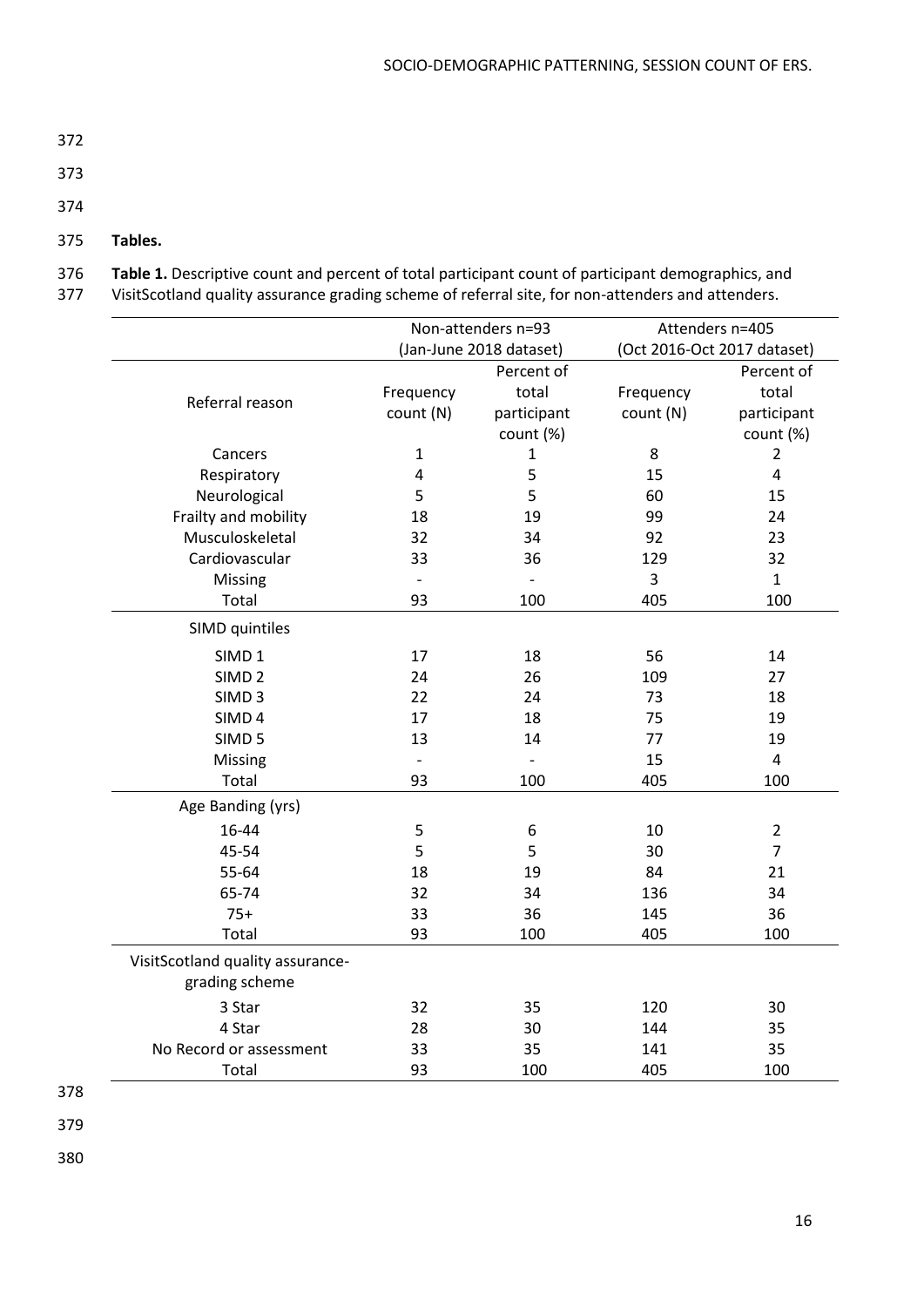

**Figures.**



 *Figure 1.* Time lag in days between signing contract and presenting at the leisure facility for first exercise session with + and \* representing mean and median time delay, respectively.